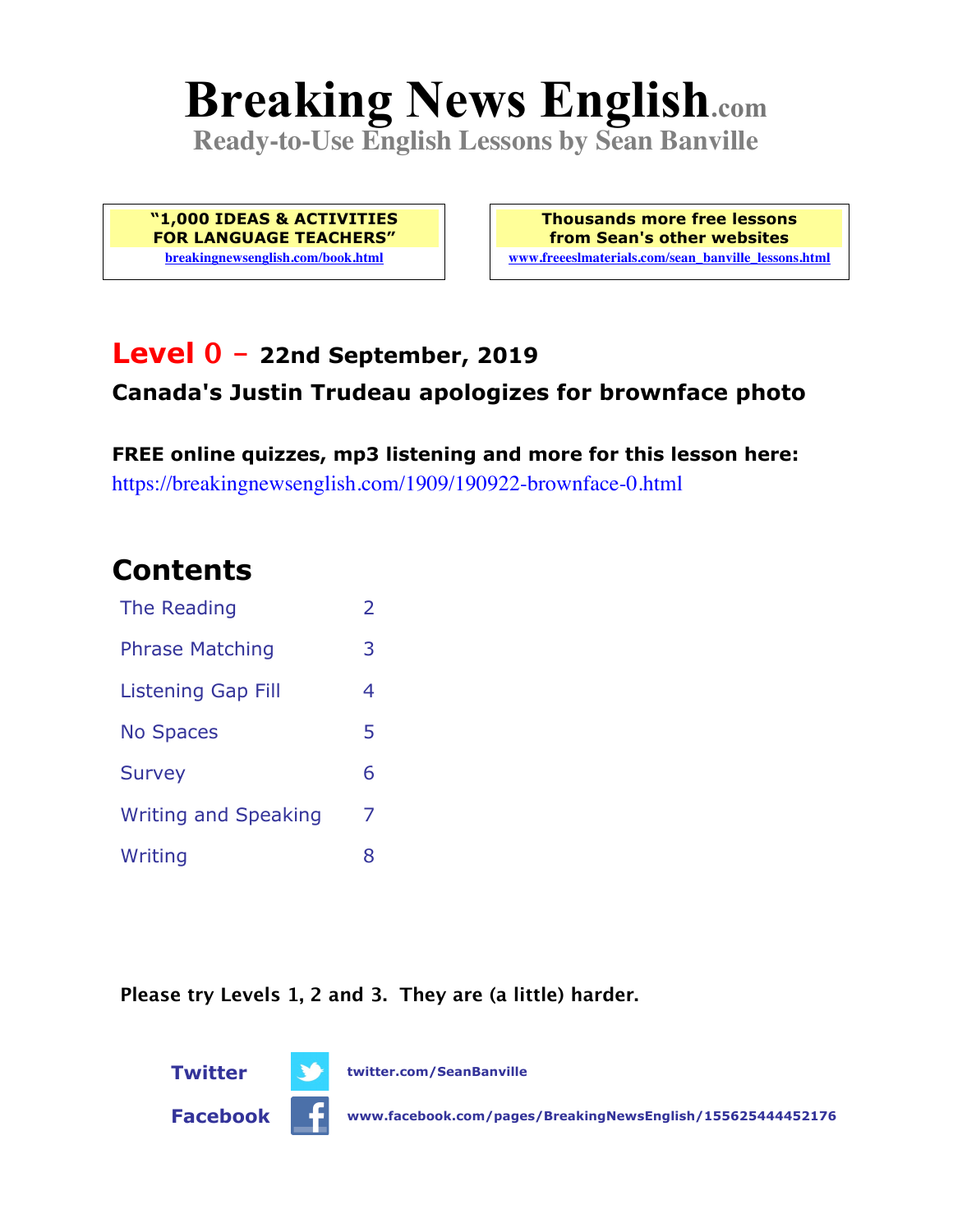#### **THE READING**

From https://breakingnewsenglish.com/1909/190922-brownface-0.html

Canada's Justin Trudeau apologized for photos of him in brownface. He looked like a brown-skinned person. This is racist. One photo was taken when he was a teacher in 2001. He dressed as a character from Aladdin. Mr Trudeau said: "I shouldn't have done it. I should have known better, but I didn't. And I'm really sorry."

The photo is bad news for Mr Trudeau. He wants to stay as Canada's leader. His rival said all Canadians were shocked by the photo. He said: "Brownface was...just as racist in 2001 as it is in 2019." He said Trudeau was "not fit" to be Canada's leader. Another politician said Trudeau was a different person "behind closed doors".

Sources: https://edition.**cnn.com**/2019/09/18/americas/justin-trudeau-brownface-photo-canada/index.html https://**torontosun.com**/opinion/columnists/lilley-2 https://**vancouversun.com**/news/local-news/trudeaus-brownface-mistake-could-cost-him-in-b-cswing-ridings-expert-says

**Level ·0** Canada's Justin Trudeau apologizes for brownface photo *– 22nd September, 2019* **More free lessons at** breakingnewsenglish.com - Copyright Sean Banville 2019 2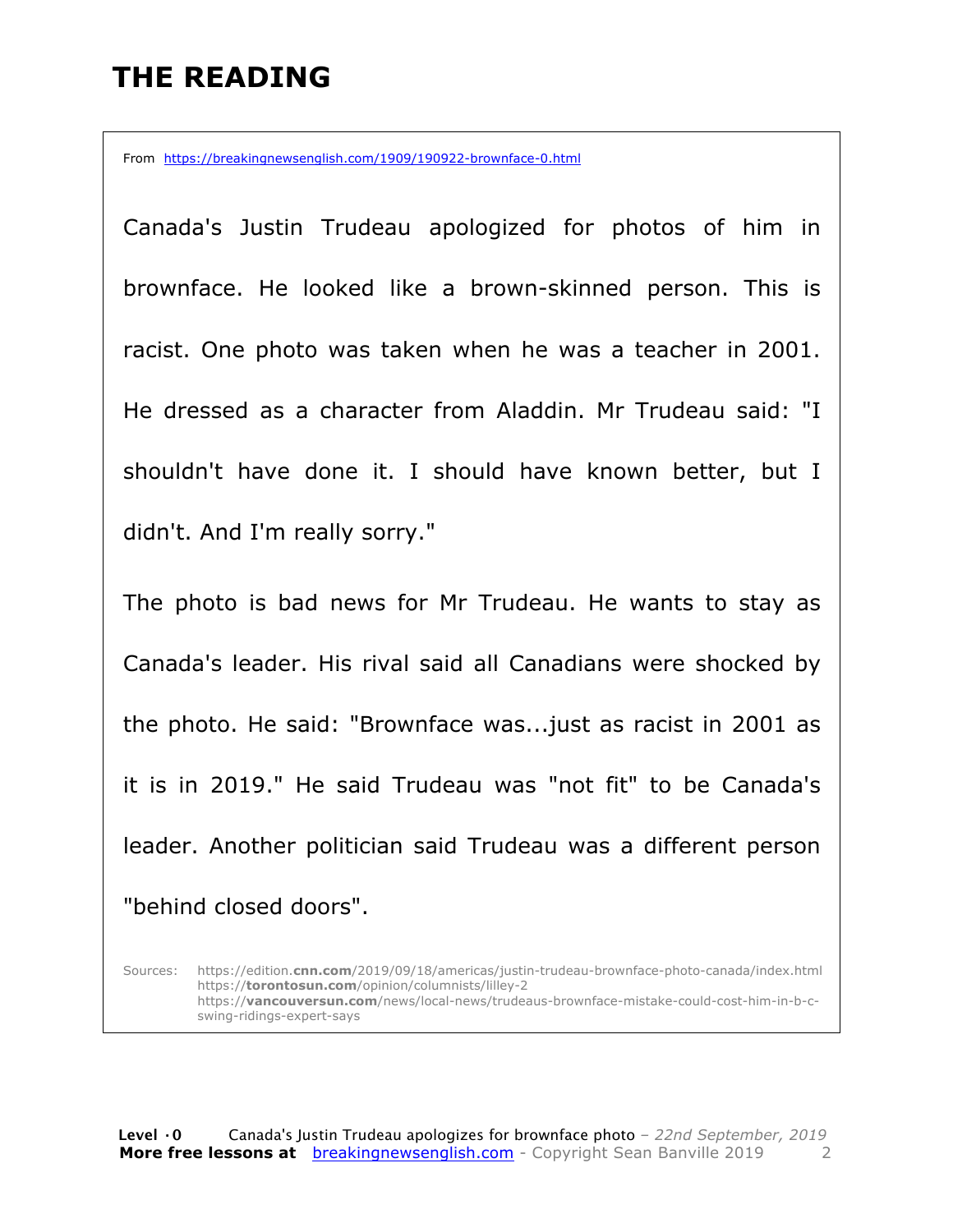## **PHRASE MATCHING**

From https://breakingnewsenglish.com/1909/190922-brownface-0.html

#### **PARAGRAPH ONE:**

| 1. Trudeau apologized        |    | a. have done it   |
|------------------------------|----|-------------------|
| 2. He looked like a brown-   | b. | racist            |
| 3. This is                   |    | c. known better   |
| 4. One photo was             |    | d. skinned person |
| 5. when he was a teacher     |    | e. taken          |
| 6. He dressed as a character | f. | for photos        |
| 7. I shouldn't               |    | g. from Aladdin   |
| 8. I should have             |    | h. in 2001        |

#### **PARAGRAPH TWO:**

| 1. The photo is bad        |    | a. shocked           |
|----------------------------|----|----------------------|
| 2. stay as Canada's        |    | b. politician        |
| 3. all Canadians were      |    | c. doors             |
| 4. Brownface was just      |    | d. was not fit       |
| 5. He said Trudeau         | e. | person               |
| 6. Another                 | f. | leader               |
| 7. Trudeau was a different |    | g. as racist in 2001 |
|                            |    |                      |

8. behind closed

h. news for Mr Trudeau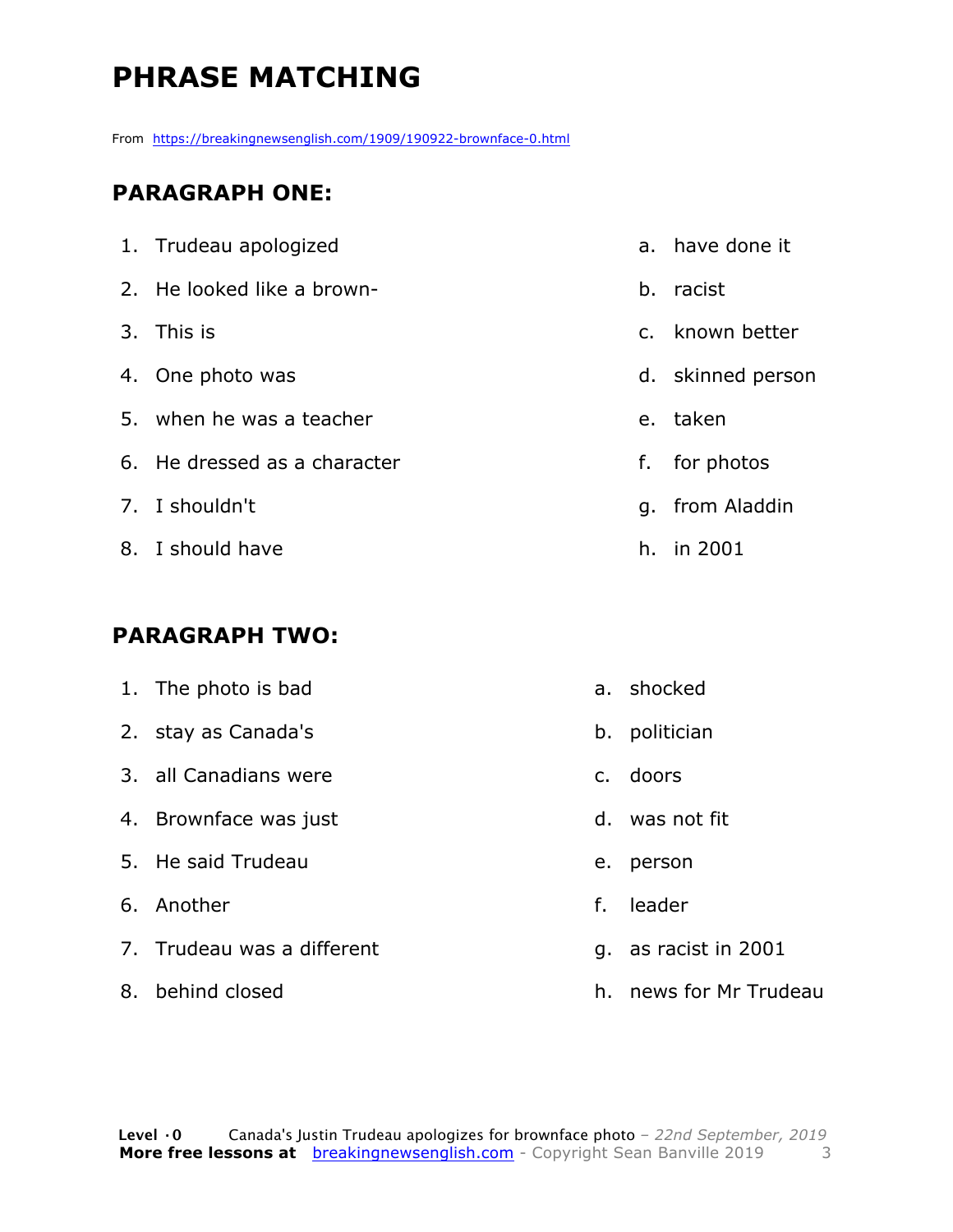### **LISTEN AND FILL IN THE GAPS**

From https://breakingnewsenglish.com/1909/190922-brownface-0.html

| brownface. He (2) ________________________ brown-skinned person.           |  |  |  |
|----------------------------------------------------------------------------|--|--|--|
|                                                                            |  |  |  |
|                                                                            |  |  |  |
| character from Aladdin. Mr Trudeau said: "I shouldn't                      |  |  |  |
|                                                                            |  |  |  |
| didn't. And (6) _______________________________."                          |  |  |  |
|                                                                            |  |  |  |
| stay as Canada's leader. His (8) ________________________________Canadians |  |  |  |
|                                                                            |  |  |  |
| was (10) _______________________________ in 2001 as it is in 2019." He     |  |  |  |
| said Trudeau was (11) ___________________________ be Canada's leader.      |  |  |  |
| Another politician said Trudeau was a different person                     |  |  |  |
|                                                                            |  |  |  |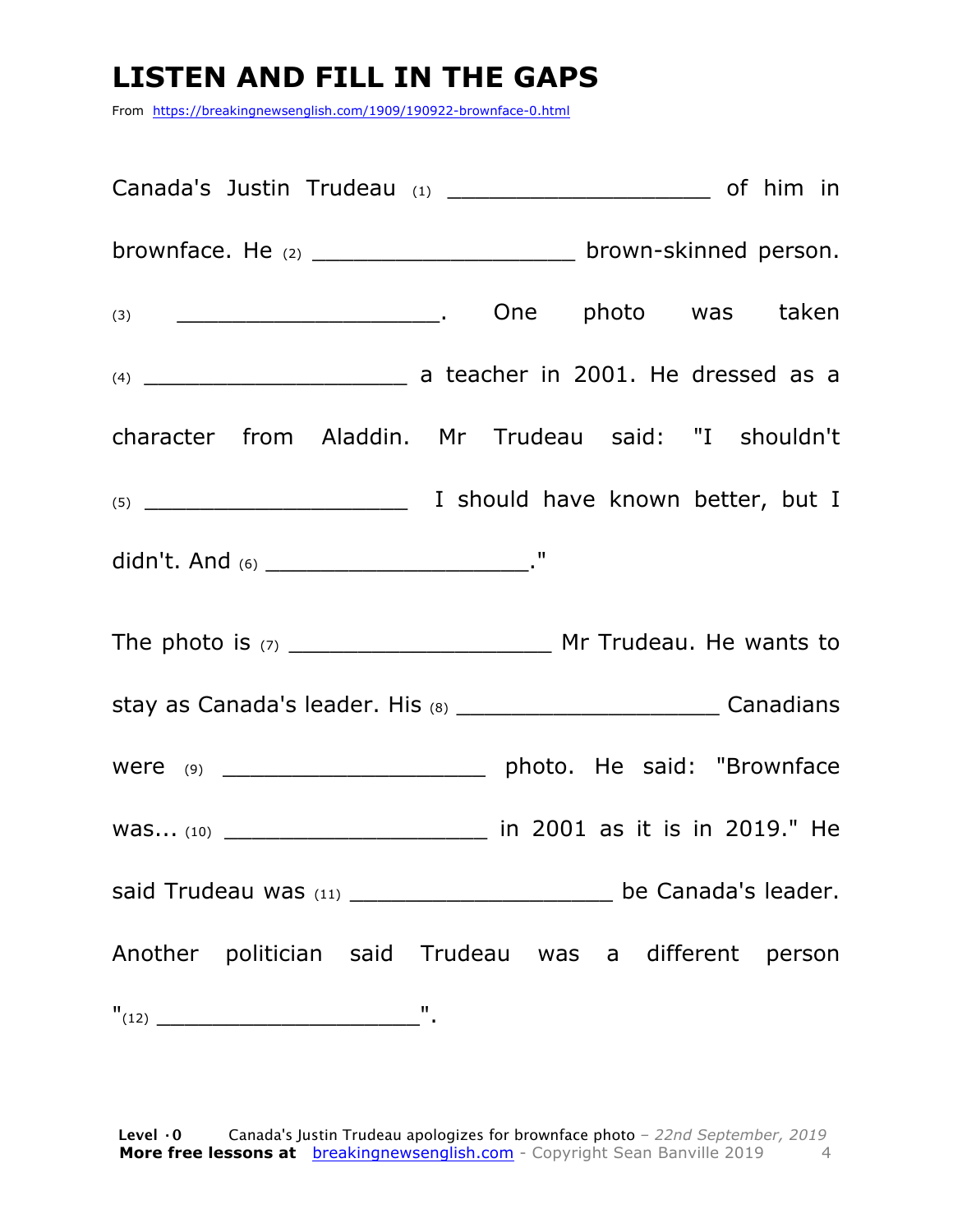## **PUT A SLASH ( / )WHERE THE SPACES ARE**

From https://breakingnewsenglish.com/1909/190922-brownface-0.html

Canada'sJustinTrudeauapologizedforphotosofhiminbrownface.Helo

okedlikeabrown-skinnedperson.Thisisracist.Onephotowastakenw

henhewasateacherin2001.HedressedasacharacterfromAladdin.MrT

rudeausaid:"Ishouldn'thavedoneit.Ishouldhaveknownbetter,butIdi

dn't.AndI'mreallysorry."ThephotoisbadnewsforMrTrudeau.Hewants

tostayasCanada'sleader.HisrivalsaidallCanadianswereshockedbyth

ephoto.Hesaid:"Brownfacewas...justasracistin2001asitisin2019."H

esaidTrudeauwas"notfit"tobeCanada'sleader.Anotherpoliticiansaid

Trudeauwasadifferentperson"behindcloseddoors".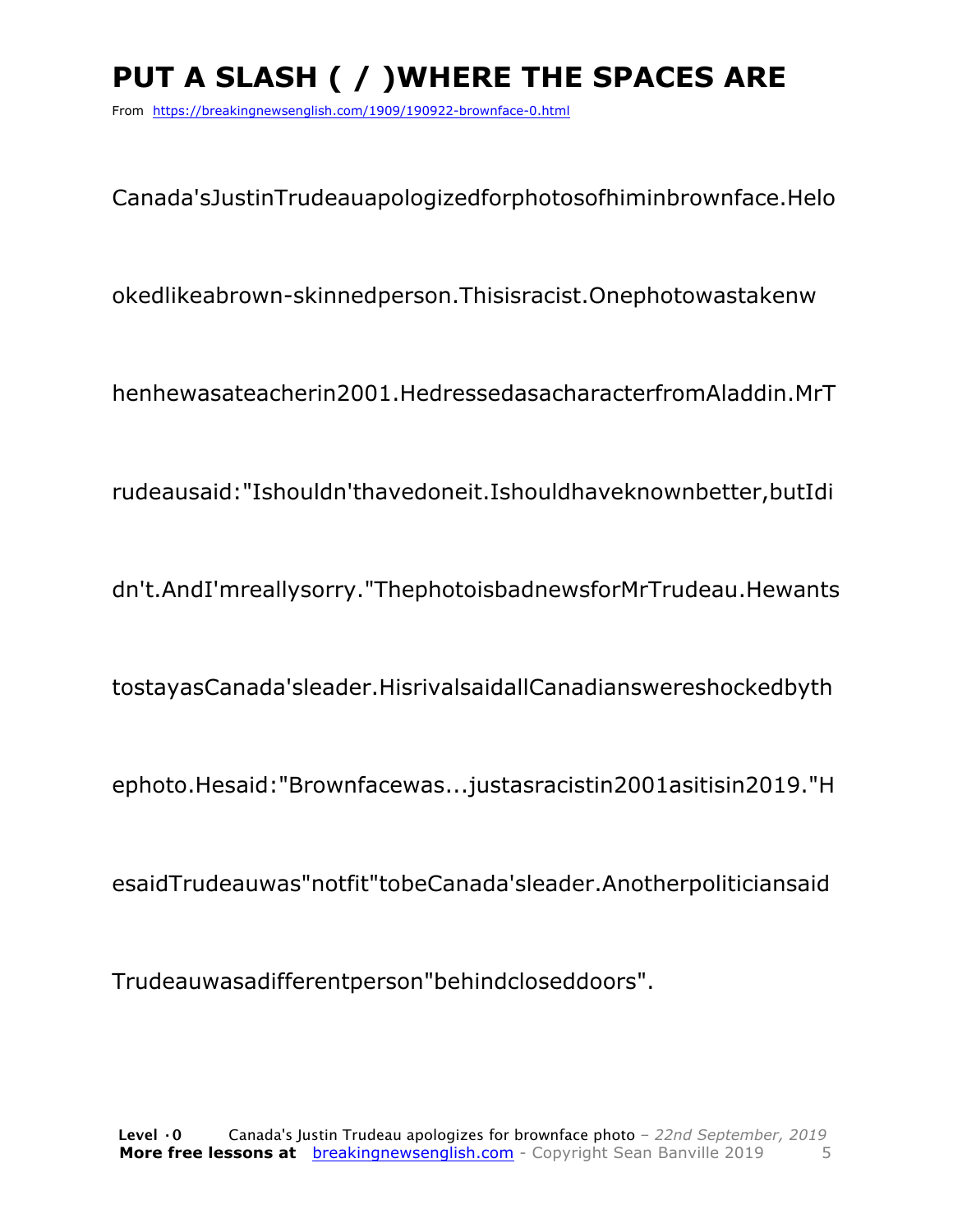### **BROWNFACE SURVEY**

From https://breakingnewsenglish.com/1909/190922-brownface-4.html

Write five GOOD questions about brownface in the table. Do this in pairs. Each student must write the questions on his / her own paper.

When you have finished, interview other students. Write down their answers.

|      | STUDENT 1 | STUDENT 2 | STUDENT 3 |
|------|-----------|-----------|-----------|
| Q.1. |           |           |           |
| Q.2. |           |           |           |
| Q.3. |           |           |           |
| Q.4. |           |           |           |
| Q.5. |           |           |           |

- Now return to your original partner and share and talk about what you found out. Change partners often.
- Make mini-presentations to other groups on your findings.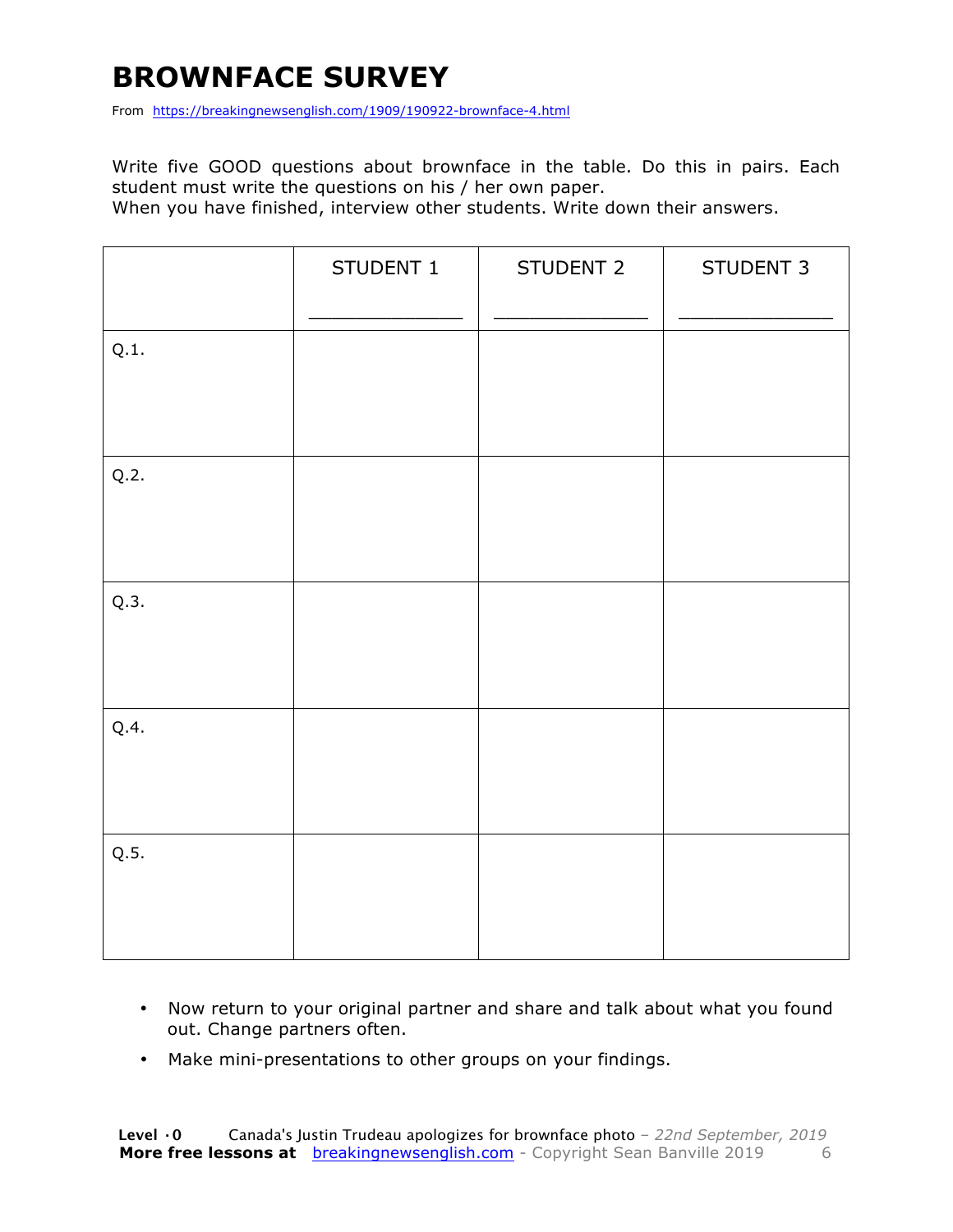#### **WRITE QUESTIONS & ASK YOUR PARTNER(S)**

Student A: Do not show these to your speaking partner(s).

| a)            |  |  |
|---------------|--|--|
| b)            |  |  |
| $\mathsf{c})$ |  |  |
| d)            |  |  |
| e)            |  |  |
| f)            |  |  |

*Canada's Justin Trudeau apologizes for brownface photo – 22nd September, 2019* More free lessons at breakingnewsenglish.com

-----------------------------------------------------------------------------

### **WRITE QUESTIONS & ASK YOUR PARTNER(S)**

Student B: Do not show these to your speaking partner(s).

| a) |  |  |
|----|--|--|
| b) |  |  |
| c) |  |  |
| d) |  |  |
| e) |  |  |
| f) |  |  |
|    |  |  |

**Level ·0** Canada's Justin Trudeau apologizes for brownface photo *– 22nd September, 2019* **More free lessons at** breakingnewsenglish.com - Copyright Sean Banville 2019 7